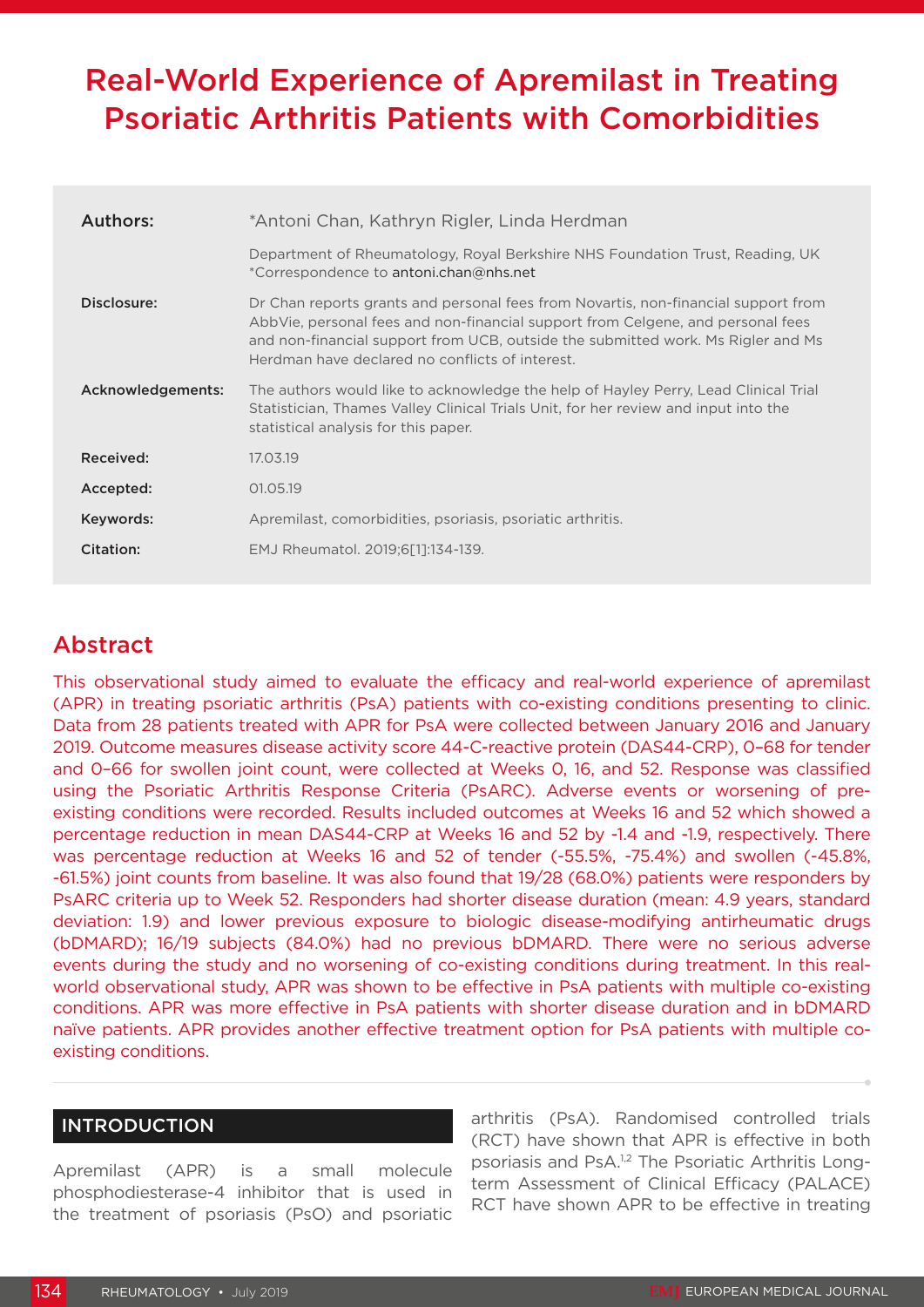PsA.<sup>3-6</sup> There is, however, limited real-world data on the use of APR in PsA.7 The objective of this study is to report on the real-world experience and outcomes of using APR in PsA patients with co-existing conditions.

### **METHODS**

The authors performed an observational study on the effectiveness and tolerability of APR at a standard dose of 30 mg twice a day, following a loading dose in patients with PsA. All subjects fulfilled classification criteria for PsA (CASPAR)<sup>8</sup> and had active disease according to the National Institute of Clinical Excellence (NICE) criteria for treatment with APR in PsA.<sup>9</sup> Patients meeting the NICE criteria who were deemed suitable by the attending rheumatologist were commenced on APR. This study was an evaluation of standard clinical practice and outcome of APR use against NICE criteria and, as such, ethical approval was not required.

As part of the NICE guidance, PsA patients were assessed at baseline, at 16 weeks, and every 6 months. Clinical assessments at each visit included the disease activity score 44-C-reactive protein (DAS44-CRP), scoring for tender joints (0–68), swollen joint count (0–66), CRP levels, and patient and physician global assessments on a 5-point Likert scale. High disease activity is defined as a DAS44 of >3.7, moderate activity is defined as a DAS44 between 2.4 and 3.7, low activity is defined as a DAS44 between ≤2.4 and ≥1.6, and remission is defined as a DAS44 <1.6. Efficacy outcomes were recorded at the assessment at Weeks 16 and 52 and compared with the baseline evaluation. The PsA response criteria (PsARC) was calculated and subjects were defined as responders if there was an improvement in at least two of the four PsARC criteria (including joint tenderness or swelling score) with no worsening in any criteria.<sup>10</sup> Subjects were classified as responders and non-responders based on the PsARC status up to Week 52. In non-responders who stopped APR at Week 16, this was the last observation measured. Patients who stopped APR between Weeks 16 and 52 were excluded from further analysis at Week 52.

## STATISTICAL ANALYSIS

Continuous variables were expressed as median (range) or mean (standard deviation [SD]) as appropriate and binomial variables were expressed as number and percentage. The data followed a normal distribution and comparisons between baseline and follow-up measurements were performed using paired Student's t-test with significance of the difference set at p<0.05. Significant differences between responders and non-responders were defined as those at a level of p<0.05 by either Student's t-test or Chisquared test.

#### RESULTS

A total of 28 PsA patients (n=16 [57.1%] female, n=12 [42.9%] male) attending the rheumatology clinic between January 2016 and January 2019, who were deemed suitable for APR based on NICE criteria, were included in this study. The patients started on APR within this study had active PsA (>3 tender and >3 swollen joints) and with previous failure to a minimum of two conventional synthetic (cs) disease-modifying antirheumatic drugs (DMARD). The mean age was 53 (SD: 11) years and the mean PsA disease duration 5.9 (SD: 2.5) years. Mean number of csDMARD pre-APR was three. Of the patients in this study, 11 (40.0%) were biologic (b)DMARD inadequate responders prior to commencing APR. No patients had targeted synthetic DMARD prior to commencing APR. Clinical characteristics are shown in Table 1.

The mean DAS44-CRP was measured at baseline and at Weeks 16 and 52. The baseline DAS44-CRP was 3.8 (SD: 0.7). Patients had active PsA with the mean DAS44-CRP >3.7 at baseline. The mean DAS44-CRP was reduced at Weeks 16 (-1.4, SD: 1.0) and 52 (-1.9, SD: 1.1) (Figure 1). The difference in DAS44-CRP at Weeks 16 and 52 compared to baseline was statistically significant p<0.01. Four patients stopped APR at Week 16 due to inefficacy. Two patients stopped APR between Weeks 16–52 (mean: 31.9, SD: 3 weeks). The tender and swollen joint counts were recorded at baseline and at follow up. There was a percentage reduction at Weeks 16 and 52 of mean tender (-55.5% and -69.3%) and mean swollen (-45.8% and -55.1%) joint counts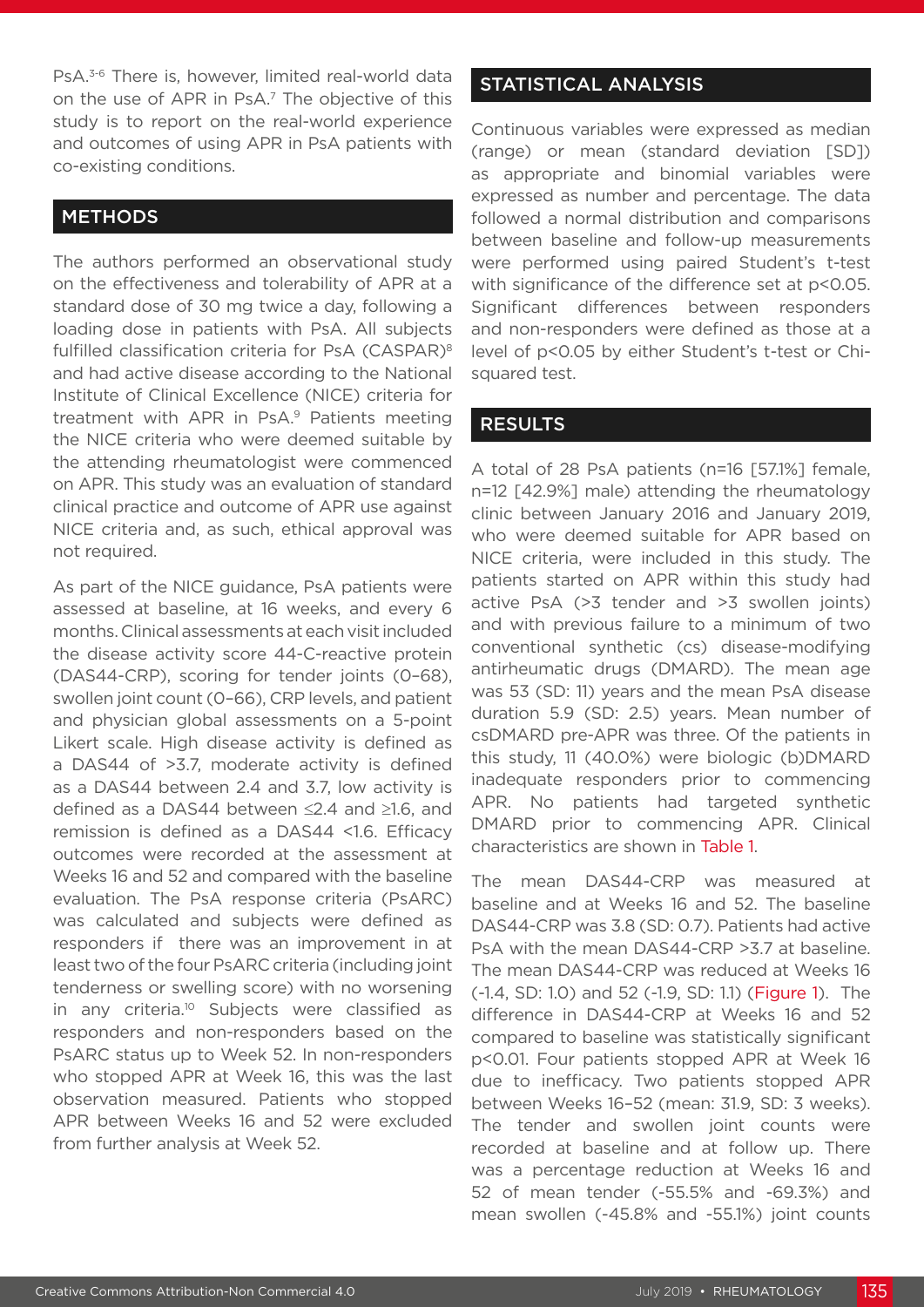(Figure 2). The reduction in joint counts at Weeks 16 and 52 compared to baseline was clinically significant and reached statistical significance of p<0.01.

Based on the PsARC, 19 of 28 (68.0%) patients were classified as responders and 9 (32.0%) as non-responders up to Week 52 of this study. Subjects that stopped APR during this study were classified as non-responders. Responders had a shorter disease duration (mean: 4.9, SD: 1.9 years) compared to non-responders (mean: 7.3, SD: 2.3 years). This was statistically significant at p<0.05. All patients had prior exposure to csDMARD. Responders had lower exposure to bDMARD with 16 of 19 (84.2%) responders being bDMARD naïve compared to non-responders with 8 of 9 (88.9%) being bDMARD experienced. This association was statistically significant (p<0.01). There was no significant difference in age: responders had a mean age of 50.7 (SD: 12 years)and non-responders had a mean age of 55.4 (SD: 8.5 years; p=0.48).

Table 1: Baseline patient characteristic of 28 psoriatic arthritis patients treated with apremilast.

| <b>Baseline Patient Characteristics</b>          | Apremilast 30 mg bd |
|--------------------------------------------------|---------------------|
|                                                  |                     |
| Age, mean (SD), years                            | 53.0 (11.0)         |
| Female, n (%)                                    | 16.0 (57.1)         |
| Male, n (%)                                      | 12.0 (42.9)         |
| PsA duration, mean (SD) years                    | 5.9(2.5)            |
| TJC (0-68), mean (SD)                            | 15.0(8.0)           |
| SJC (0-66), mean (SD)                            | 9.0(4.0)            |
| DAS44-CRP, mean (SD)                             | 3.8(0.7)            |
| Number of subjects with prior csDMARD use, n (%) | 28.0 (100.0)        |
| Number of csDMARD, mean (SD)                     | 2.8(1.0)            |
| Number of subjects with prior bDMARD use, n (%)  | 11.0(40.0)          |
|                                                  |                     |
| Co-existing conditions                           |                     |
| Malignancy, n (%)                                | 6.0(21.4)           |
| Multiple sclerosis, n (%)                        | 2.0(7.0)            |
| Bronchiectasis, n (%)                            | 4.0 (14.3)          |
| Interstitial lung disease, n (%)                 | 2.0(7.0)            |
| Hypertension, n (%)                              | 9.0(32.0)           |
| Peripheral vascular disease, n (%)               | 2.0(7.0)            |
| Ischaemic heart disease, n (%)                   | 5.0 (17.9)          |
| Fibromyalgia, n (%)                              | 9.0(32.0)           |
|                                                  |                     |
| Apremilast discontinuation, n (%)                | 9.0(32.0)           |
| Inefficacy                                       | 9.0(32.0)           |
| Diarrhoea                                        | 11.0(39.0)          |
| Nausea                                           | 6.0(21.4)           |
| Headache                                         | 5.0 (17.9)          |
| Anxiety                                          | 3.0(10.7)           |
| General malaise                                  | 5.0 (17.9)          |

bd: twice daily; bDMARD: biologic disease-modifying antirheumatic drugs; csDMARD: conventional synthetic disease-modifying antirheumatic drug; DAAS44-CRP: disease activity score 44-C-reactive protein; PsA: psoriatic arthritis; SD: standard deviation; SJC: swollen joint count; TJC: tender joint count.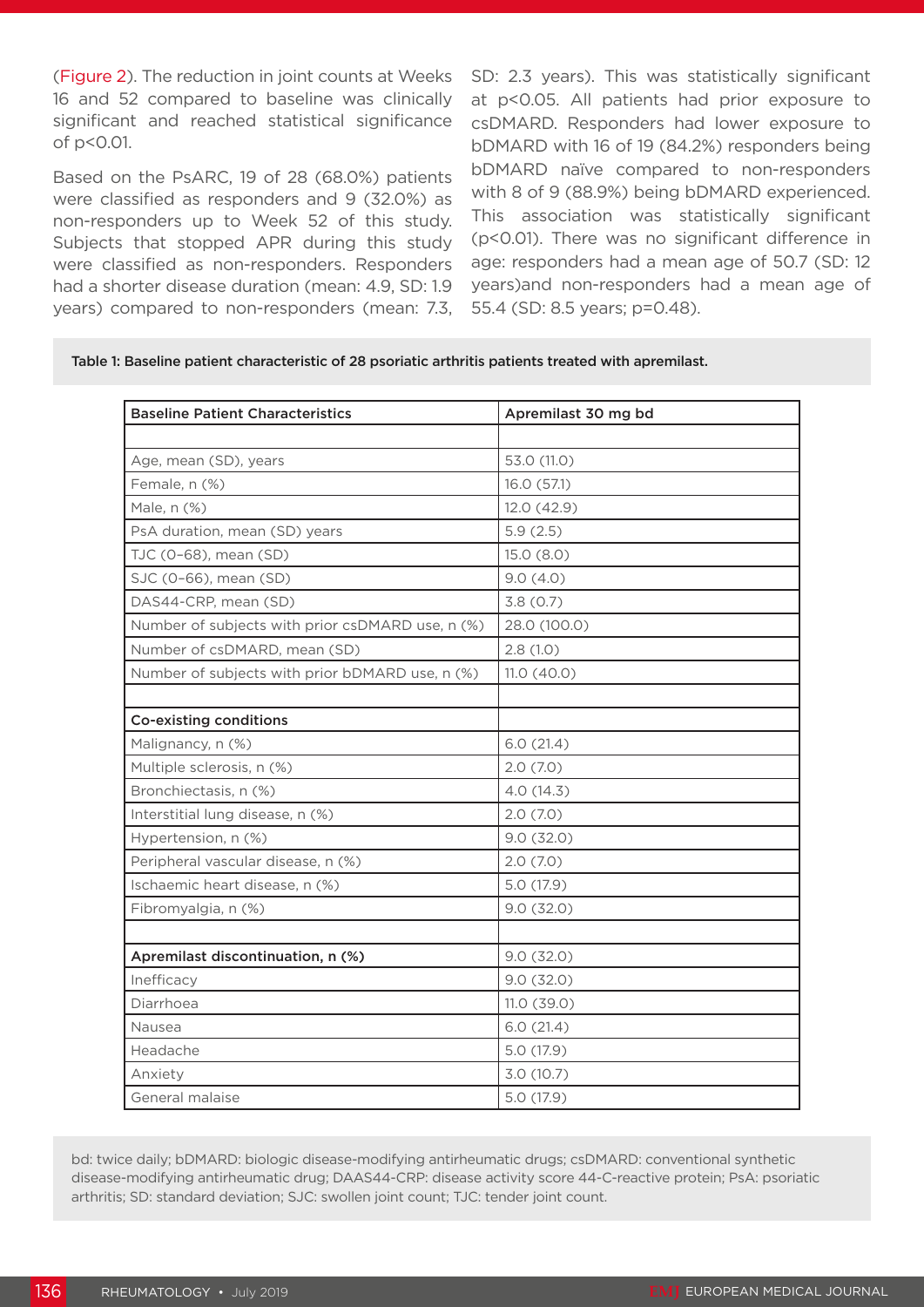

Figure 1: Mean change in disease activity score 44-C-reactive protein at Weeks 16 and 52 compared to baseline. \*p<0.01

DAS44-CRP: disease activity score 44-C-reactive protein.

There was also no significant difference in sex: 7 responders were male (37.0%) and 12 were female (63.0%), and non-responders were 5 males (56.0%) and 4 females (44.0%); p=0.35 was found between the responder and nonresponder groups.

Comorbidity is defined as any distinct additional entity that has existed or may occur during the clinical course of a patient who has the index disease under study.11 In this study the prevalence of co-existing and comorbid conditions (Table 1) was included, including previous malignancy (6 patients, 21.4%). The types of cancer included breast (3 patients), lymphoma (1 patient), tongue (1 patient), and kidney (1 patient). The other coexisting conditions presented were multiple sclerosis (2 patients, 7.0%), bronchiectasis (4 patients, 14.3%), interstitial lung disease (2 patients, 7.0%), hypertension (9 patients, 32.0%), peripheral vascular disease (2 patients, 7.0%), ischaemic heart disease (5 patients, 17.9%), and fibromyalgia (9 patients, 32.0%). There was no worsening of co-existing conditions or any serious adverse events while on APR during the study up to 52 weeks. There was also no appreciable improvement in the comorbidities, such as cardiovascular disease or hypertension, during this study.

Of the 28 patients, 9 (32.0%) were discontinued after a mean treatment period of 7.3 months (SD: 3.6) due to lack of efficacy. In the first 52 weeks of APR treatment, the most common side effects were diarrhoea (11 patients, 39.0%) and nausea (6 patients, 21.0%). The gastrointestinal side effect did not necessitate stopping the medication. The other side effects were headache (5 patients, 17.9%), anxiety (3 patients, 10.7%), and general malaise (5 patients, 17.9%). None of these side effects necessitated stopping APR.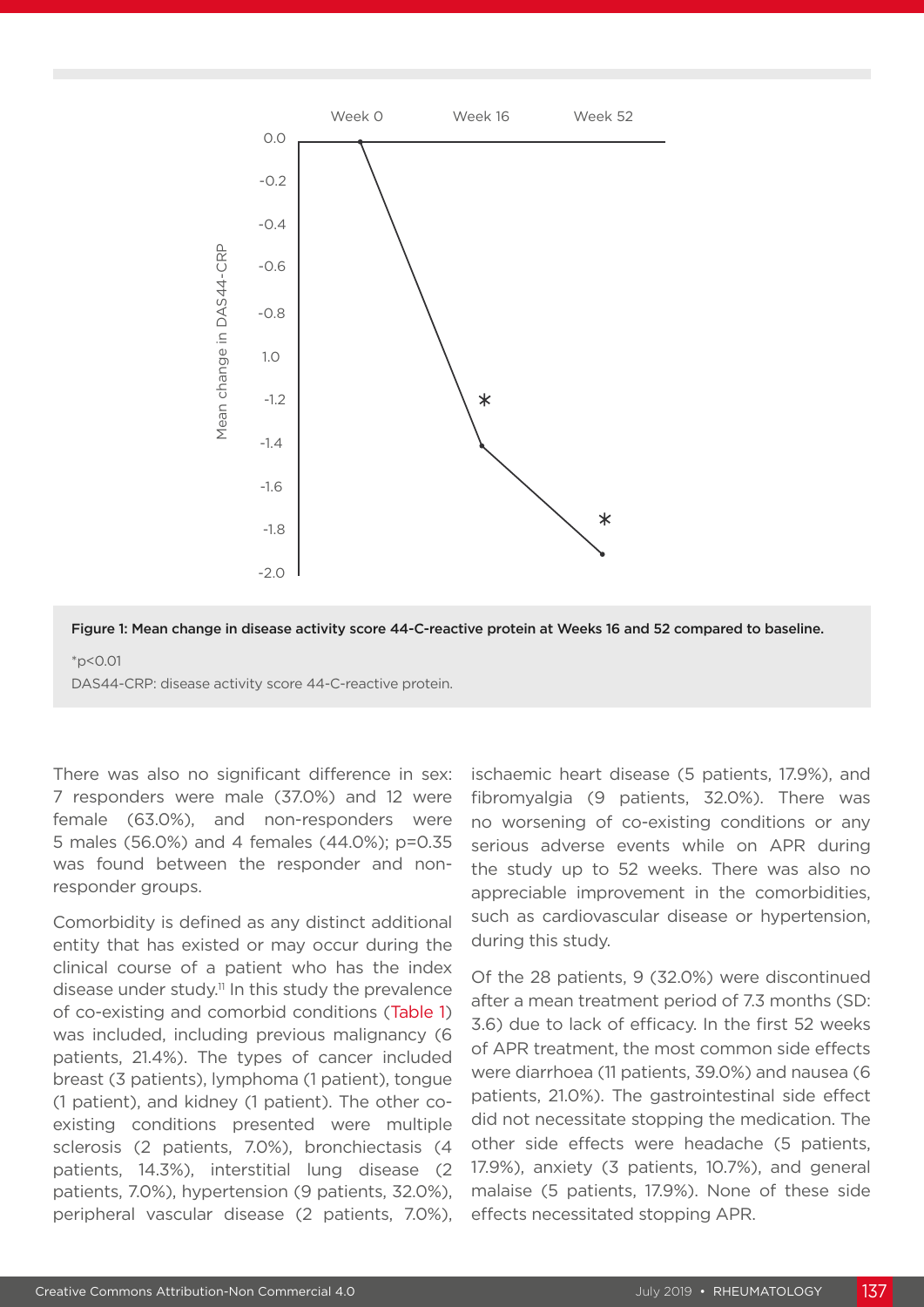

Figure 2: Mean percentage change in tender joint count and swollen joint count at Weeks 16 and 52 compared to baseline.

#### \*p<0.01

SJC: swollen joint count; TJC: tender joint count.

#### **DISCUSSION**

Previously published RCT have shown that APR is effective in patients with PsA.<sup>3-6</sup> The RCT have also shown an acceptable safety profile of APR in the treatment of PsA. This study reports the real-world experience of the use of APR in unselected PsA patients with active disease. The presence of co-existing conditions in this patient cohort may mean that they could be excluded from clinical trials. There is limited real world data of APR use in Ps $A^{7,12}$  It is therefore necessary to understand the real-world clinical experience of treating unselected PsA patients with multiple co-existing conditions in terms of its efficacy and side effects.

Pooled data from published RCT have shown a reduction in tender and swollen joint counts, as well as DAS28-CRP mean score.<sup>3-6</sup> This study also shows the efficacy of APR in treating unselected PsA patients in the clinic. All patients had at least two csDMARD according to the NICE guidance for treatment with  $APR<sup>8</sup>$  and thus this is applicable to most other clinics which

follow this guidance. Patients with shorter duration of PsA and no previous exposure to bDMARD had a better response to APR. The finding of improved response in the bDMARD naïve group is also supported in a RCT.<sup>13</sup>

The limitations of this study are the small number of patients, lack of controls, and that it is not powered to show a difference in treatments. However, this is a real-world study and patients had a significant clinical improvement. Discontinuation of APR in this study was due to inefficacy based on failure to meet the PsARC target. Gastrointestinal side effects were common but did not necessitate stopping of APR. The other side effects were generally mild and self-limiting. There was no worsening of the underlying co-existing conditions or any serious adverse events during the course of treatment with APR. This is an important real world observation as there is increasing concern about the impact of treatments on co-existing conditions in patients with PsA such as obesity.<sup>14</sup> metabolic syndrome,15 and cardiovascular disease.16 Longerterm follow up of these patients